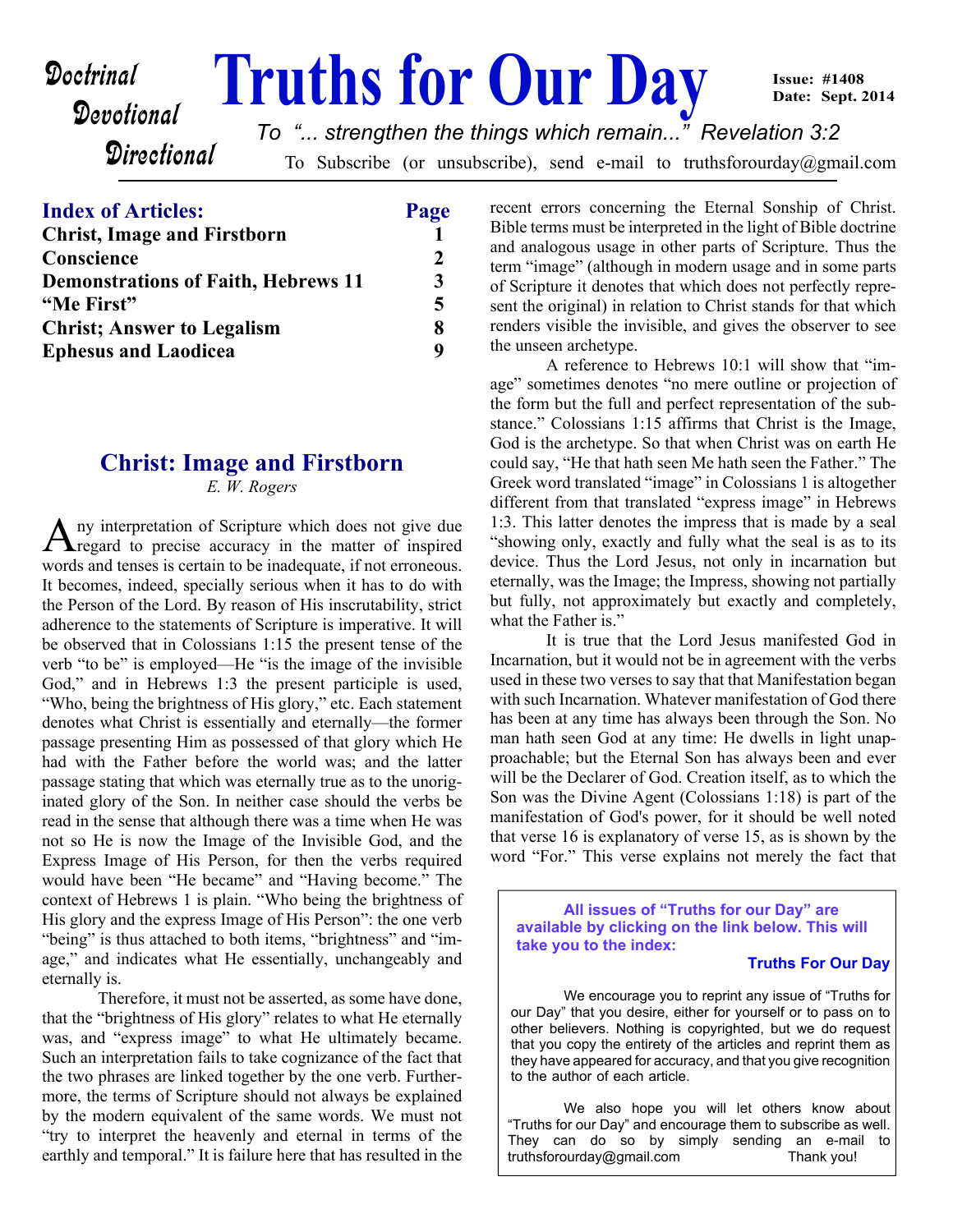Christ is the Firstborn of all creation but that He is also the Image of the invisible God. Creation, the theophanies, the various appearings of the Divine glory in Old Testament days, etc., are all included in God's manifestation through the Son. If Adam was made "in the image of God," that image must have then existed; that Image was Christ, thus showing that He was, as such, eternally, prior to creation.

### **Firstborn**

Now concerning the term "Firstborn." A reference to Deuteronomy 21:16 and Psalm 89:27 will make it plain that the meaning of this term is not primogeniture, but "priority and superiority." "Firstborn of all creation" does not mean that Christ is part of creation, seeing that "by Him" it was all brought into being (Colossians 1:16), but that, as to it, He was before it and above it (v. 17). The term does not apply to the Lord, therefore, as some have supposed, exclusively in Incarnation. It is true that when He became man He came into His own creation as Firstborn, but that position did not originate with His manifestation here. It existed before He created anything; it would have been true that He was First-born of all creation had He not become man. It was a position given Him by the Father, so that we may say that had He not even created anything at all, He would still have been the Father's Firstborn. Creation and redemption have each served to display that position of superiority and honor which is held by the Son. As to creation He is Firstborn, and as to His brethren, who have been redeemed by His blood, He is also Firstborn among them (Romans 8:39).

## **Conscience**

### *W. Hoste*

It would be correct, I believe, to say that a conscience was<br>the only thing our first parents got by the Fall; and of  $\mathbf{\mathsf{T}}$ t would be correct, I believe, to say that a conscience was course man has a conscience still, though its voice, through repeated disregard, may become very weak, or indeed be silenced. But it will make itself heard one day. The actual word "conscience" does not occur before the Fall, nor indeed in the Old Testament at all except in the doubtful marginal reading of Ecclesiastes 10:20. But though the word is not there, the working of conscience is referred to in Romans 2:15, the Gentiles' "conscience also bearing witness," surely a retrospective reference. Possibly we have a reference to this very conscience in the devil's words in Eden, "Ye shall be as gods, knowing good and evil"—the knowledge of sin without avoiding it, and the knowledge of good without attaining it. If this be a correct definition, it is clear our first parents had no conscience before the Fall. Conscience has been compared to a sun-dial, which will only work in sunlight. By any other light, at night say, you can make it say what time you like. Someone has defined conscience as "something supernatural within the natural" or "the Divine Imperative in the soul." Like the sun-dial, it will only work correctly if enlightened by the Word of God. The Lord warned His disciples that the time would come when men, in killing them, would think they were doing God service: that is, with a perfectly easy conscience. Thus a man may have "an easy conscience" and do wrong, like Saul of Tarsus, who thought he ought to do many things contrary to the Name of Jesus Christ. In John 8:9 the accusers "were convicted of their own consciences"; they knew they were not without sin in this respect, and they were aware that God knew it too.

 Then a conscience may be weak : that is, excessively morbid and punctilious, through not being enlightened, as those in Romans 14 who would not eat certain meats owing to religious scruples. Our Lord's accusers would not go inside the law-court at Jerusalem "lest they should be defiled" (see John 18:28). A conscience may be evil through not being purged by the blood of Christ (Hebrews 10:22), and good through being purged by that blood from dead works to serve the living God (Hebrews 9:14), or as it is described in verse 9, "perfect as pertaining to the conscience." But when we read in chapter 10:2 that the worshipers once purged should have "no more conscience of sins," we are not of course to understand that they are not conscious of evil within or of failure without, still less that they have no conscience: but that they see that the sacrifice of Christ has so fully met all God's holy claims, that He is

"Servant of God, speak out the Word Thy Master bids thee tell; He knows the need, He fits the dart, He bids thee wing it well. Along its way with all thy might; Once gone, He guides it true, He fastens it as He sees best, Nor leaves results to you. Yours to be quiet, to hear His voice, Then speak with power divine, Listen or not the people may, He says, 'The Word is Mine.'"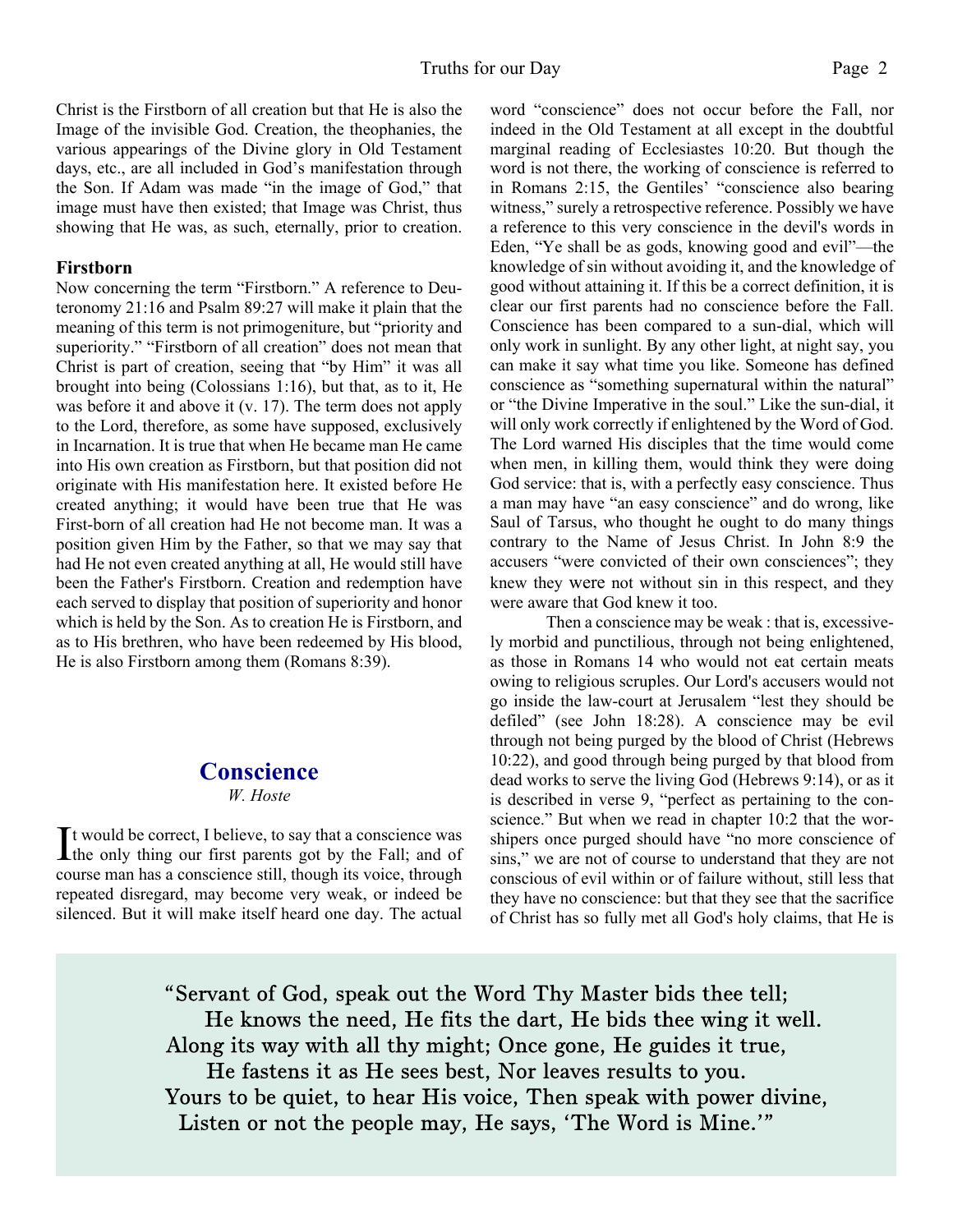fully satisfied as to the sin question, and they are satisfied too. They rest where He rests. Then again, a man's conscience may become defiled through sinning with a highhand (Titus 1:15), or "seared with a hot iron" through sinning repeatedly against the light (1 Timothy 4:2). We ought to live "in all good conscience," that is, with a tender and enlightened conscience. We ought also to "exercise ourselves to have a conscience void of offense toward God and toward man."

**Nothing will make you like Christ but what comes from Christ; it is no use trying to brush up old Adam, or make yourself holy without going to Christ constantly; if you would be like Christ, you must walk with Him, live upon Him and make Him your Alpha and Omega.**

## **Demonstrations of Faith**

*T. D. W. Muir* Hebrews 11:8-21

 $\sum$   $\sum$   $\sum$  are considering the greatness of Abraham. God had said to him in promise of blessing, "I will make thy name great," and we found the way in which he became great was the way found in the New Testament, "He that humbleth himself shall be exalted. He that will be great among you, let him be the servant of all." The way that the world takes to make men great is by exalting them, but God's way is the opposite. You remember how Hannah, after she had given Samuel to the Lord went away with a song (although you would wonder how she could sing then), and in that song she says, "The Lord bringeth low and lifteth up. He raiseth up the poor out of the dust, and lifteth up the beggar from the dunghill, to set them among princes, and to make them inherit the throne of glory." The valley of humiliation is the road to greatness.

 Nathaniel Hawthorne wrote a parody on the Pilgrim's Progress and called it the Celestial Railway. In the Pilgrim's Progress you remember the Pilgrim was entertained in the House Beautiful by the Three Graces, and his experience in their company helped him when he got further on his way. He afterwards went through the Valley of Humiliation, and his experiences there were very different from what he had enjoyed in the home of the Three Graces. But in Hawthorne's story the pilgrim goes by a Railway and he goes through with comfort. One man in the train, who had been reading Bunyan's book, asked the conductor how long it would be before they reached the Hill Difficulty and the House Beautiful for he had some questions to ask of the Three Graces. The answer was, "Oh, we have improved all that! We have run a tunnel through the Hill Difficulty and used the debris to fill up the Valley of Humiliation, on the other side." His thought is that, in the modern way of looking at things religious, there is neither difficulty nor humiliation. There is no exercise and no trouble. But this is not God's way. When God took Abraham from his home He cut him adrift and separated him from all that he had been brought up to. Like Paul, who said, "I have been crucified to the world, and the world has been crucified to me." The world looks on me as a dead one, and I look at the world as a dead thing. God did that for Abraham. He went out, and never went back again. You remember when he wanted a wife for his son he made his servant swear that he would not take his son down into Mesopotamia, but to go and bring a wife for his son from that land. All this is for our instruction. You cannot go with the world and expect God to bless you. You must break with the world, and find yourself alone with God.

 The three men whose names we have in the portion we read — Abraham, Isaac, and Jacob, bring before us different lessons.

### **Abraham**

Abraham brings before us the believer, the man of faith, who cuts himself adrift and goes with God. Verse 8: "By faith." What do you mean, by faith? Is it a feeling, or do we have a word from God? "Faith cometh by hearing, and hearing by the Word of God." If I have only a feeling, or if I am following a man, that is not faith but credulity. There are thousands today in Detroit who are followers of men. These people believe men, but the men are deceiving them. Faith has its foundation on the Word of God. Did Abraham have any word from God? He had heard God say, "Get thee out of thy country," and he went, not knowing whither he went, and that which impelled him was simple faith in God and His word. If at any time he took a retrospect he would come back to this fact, "God said and I obeyed." That is faith, and that is where Abraham began.

 There was another thing. God promised that Abraham would have a seed that would inherit the earth and be a blessing to all the earth. The years passed by and the fulfillment of the promise did not come, but one day God led him out and pointed to the stars of Heaven, and said, "So shall thy seed be." I was reading in the Epistle to the Romans, and, as I always do, I looked at the Revised Version to see what differences there are between the two Versions, and I noticed that while the Authorized Version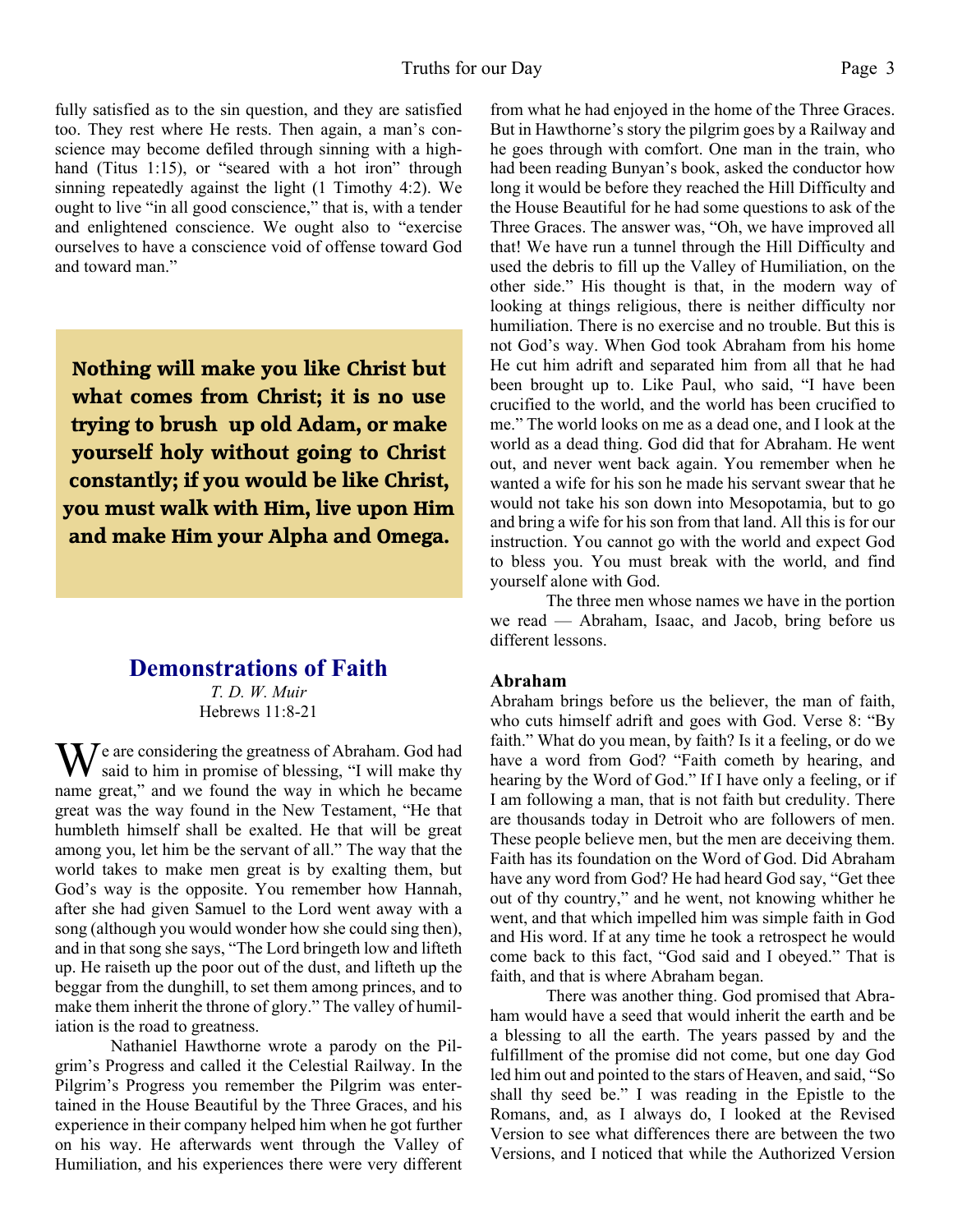says (Romans 4:19), "He considered not his own body now dead," the Revised Version puts it the opposite way, "He considered his own body now as good as dead." He considered his own age, and that of his wife, and the improbability of his ever having a son; he looked at the facts in the face, and looking at them in the face he believed God. Why? Because he believed that God was able. He believed that God was the God of resurrection. What is the greatest miracle in the Bible, greater than the creation of the world? It is that One went into death and came out of death that He might be the Saviour of believers. Everyone that is saved for ever, will forever owe all that he has to that death and resurrection. We believe it and rest our souls in that fact for time and eternity. That was what Abraham believed. He believed that God was able to raise the dead.

 Note that God does not say, "He that believed is saved," for that would make us go back always to a date on which we believed. It is true of course that there was a time when we first believed. But God says, "He that believeth." A believer is a man who, by the very habit of his spiritual life, daily believes in God. Just as a child when it gets life, must renew its life daily by nourishment in food and drink, so is it in regard to our life. We began with believing, but it goes on day by day.

 The second great trial of Abraham's life was when he had to put that son on the altar, when he was about twenty-five years of age, if the chronology we have is correct. Oh, those years of planning and arranging for Isaac to do for him and make him worthy of the place God had given him; those years in which he had made known to Isaac all that was before him. Now the order comes like a thunder-clap; but he obeys by faith. By faith he left the land of his fathers; by faith he got a son in spite of nature; and now by faith he offers up that son. This test did not come upon him the first day after he believed, but years after when his faith had grown. Faith is like a child at its birth; life is there but the child is so weak. You take it by the hand, and the little hand is limp; but you come back in a few years and you find a strong lusty boy, and later still you have a man, able to reason and speak what he knows. The progress you notice is great, but it was little by little that it grew strong. Abraham was a believer at the first, and he grew; and so with us. When we first believed we were so weak. Our faith was like touching the hem of His garment — an act that required no strength; so little and so weak, and so easy. But there is growth and development after test and test, until the crowning test, as in Abraham's case. When Abraham was climbing up that hill, he said, "I know that God is able to give me back Isaac, back again even from the dead." How do we know this? He said to the young men that accompanied him on the journey, "Abide ye here with the ass and I and the lad will go yonder and worship and come again to you." And so he kept the faith and went on forward, step by step, knowing that God would give Isaac back again even if his body was reduced to ashes.

### **Isaac**

And now let us look at Isaac. He also was an heir with Abraham of the same promises, and he dwelt in a tent as his father did. Isaac also brings before us the believer, but he is the type of a believer as a son in a family. He was the son of Abraham. Isaac is brought before us in the Scriptures as a son, and we are sons. Ye are all the children of God by faith in Christ Jesus. "As many as received Him, to them gave He power to become the sons of God, even to them that believe in His name." Faith makes us sons. Like Abraham we believe in the God of resurrection.

 But how much exercise of faith do we see in Isaac? Isaac was a quiet sort of man. He dwelt in a tent, but he did not always live in Mamre. You remember he went down to the land of the Philistines to dwell, but he could not settle down there. The child of God has trouble in settling down. As in Isaac's case, there is always someone filling up the wells. But he got back at last to Beersheba, the well of the oath, and he lived there to the day of his death. When God writes his history in the New Testament, He does not have much to say, except that he blessed Jacob and Esau concerning things to come. You remember that in the obtaining of the blessing there was the crookedness manifested by Jacob. In spite of that Isaac seems to have grasped the fact that it was God's mind, and that is all that God notes in the Book of Hebrews.

### **Jacob**

And what about Jacob? God put him in the line of faith. God leaves many names of great men out of this history. The name of Solomon it not even mentioned. When He puts in Jacob's record here, what does He mention? Does He speak of Jacob's wonderful dream, or of the time when he overcame Esau, or when he prevailed with the Angel? None of these, rather, "When he was a-dying he blessed both the sons of Joseph, leaning on the top of his staff." Now we read Genesis 32:10. "I am not worthy of the least of all the mercies and of all the truth which Thou hast showed unto Thy servant, for with my staff I passed over this Jordan and now I am become two bands." He began with a staff, the pilgrim's utensil, that which is of great importance to a pilgrim; and when he returned to the land he could look on two great bands of camels, and cattle, and servants, and children. Now when he comes to bless the two sons of Joseph he crosses his hands, putting the right hand on the head of the younger and the left on the head of the elder. This is the only thing that God picks out to speak of Jacob.

 Now there is another 11th of Hebrews being written. Shall we be even mentioned in it? There were many Old Testament men left out of the Book of Hebrews, and the only thing that God finds to speak of in Isaac and Jacob is the last acts of dying men. But there Jacob gets back to his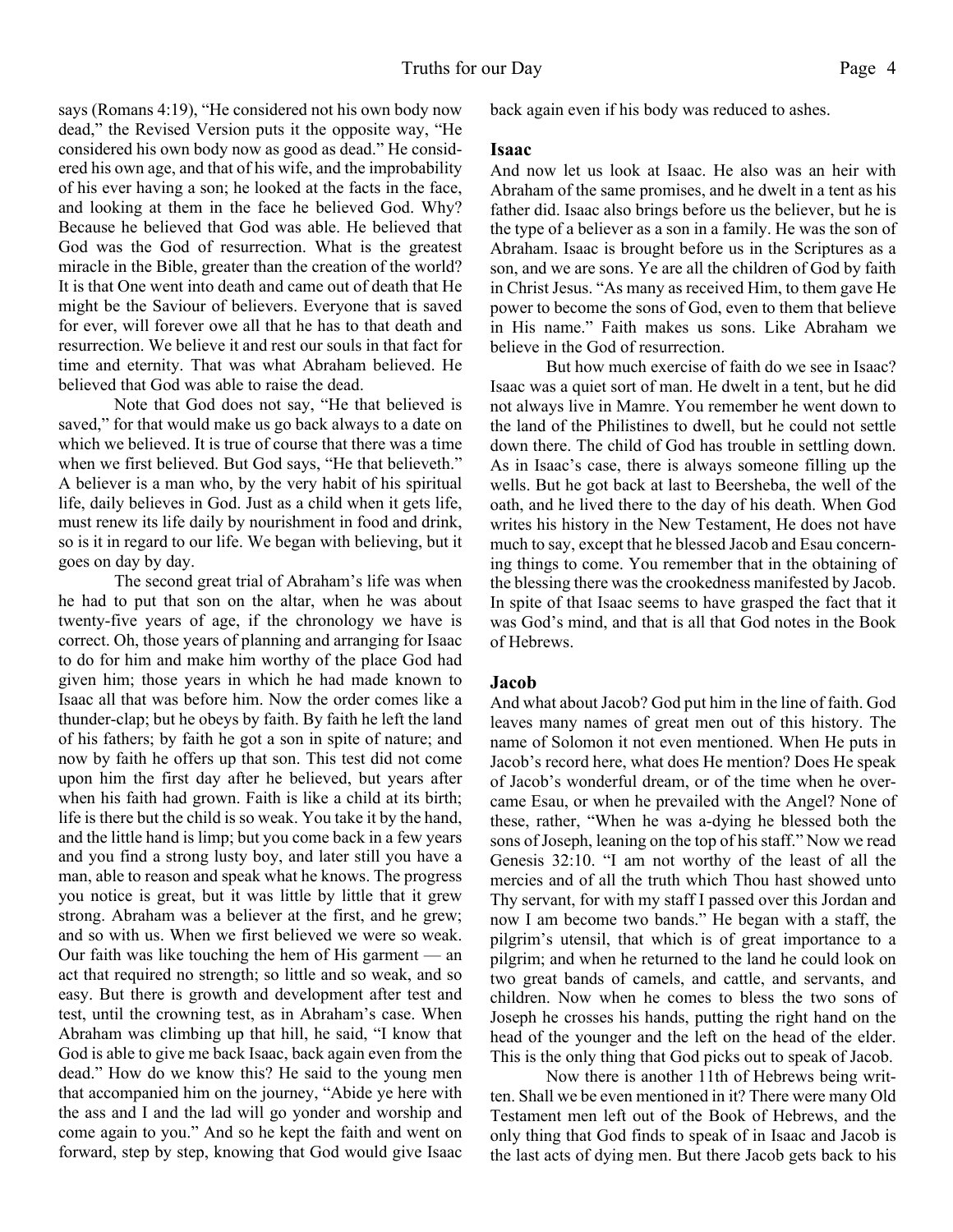pilgrim way, leaning on the head of his staff.

 We are walking through a scene that is at its best a wilderness. It seems other than that many a time, but it is in God's sight only a wilderness, and may we have God's help to see it so.

**It is natural for children to depend on their father for what they want. If they want a pair of shoes, they go and tell him; if they want bread, they go and tell him. Do you want spiritual bread? Go tell God of it. When the Devil tempts you, run home and tell your heavenly Father; go, pour out your complaints to God; this is natural to children — if any wrong them, they go and tell their father.**

## **"Me First"**

*R. Surgenor*

 $M$ hen quoting favorite verses from the Bible, it is always profitable and interesting to consider the context in which those verses were recorded. We often quote Luke 19:10, "For the Son of man is come to seek and to save that which was lost," and immediately our mind goes to the episode of Zacchaeus at the sycomore tree. Quoting John 3:16 immediately draws our mind to that memorable night when Nicodemus came to the Lord. We come across the same thing when we quote Acts 16:31, "Believe on the Lord Jesus Christ, and thou shalt be saved, and thy house." Our minds immediately go to the Philippian Jailor and his awakening and conversion.

However there are some verses quoted quite often, yet we are oblivious to the surroundings that accompany that verse. How often have you heard brethren quote at the Lord's supper Luke 9:58? "Foxes have holes, and birds of the air have nests; but the Son of man hath not where to lay His head." What occasioned the Lord to utter such words? If I were to ask you where and why and to whom did the Lord speak thus, what would your answer be? There certainly was a reason for such a statement wasn't there? The Lord never babbled or rambled when He spoke. Every single word, every single phrase was carefully and divinely spoken. Even the ungodly officers of the Temple had to confess; "Never man spake like this Man" (John 7:46). David exclaimed; "The words of the LORD are pure words: as silver tried in a furnace of earth, purified seven times" (Psalms 12:6).

When the Lord spoke these words, "Foxes have holes, and birds of the air have nests; but the Son of man hath not where to lay His head," Luke gives the impression that the Lord was walking through a Samaritan village, but Matthew says that the Lord had just performed a miracle on Peter's wife's mother, and was on His way out of the city of Capernaum to depart by ship to the other side (Matthew 8:19–22). Multitudes had gathered and as He headed for the ship, a man, who was a scribe, approached him. He seemed to be all taken up with the Lord Jesus and was quite enthusiastic. Have you ever met people like that? There are people that can suddenly become quite fervent. They are on fire. But their fervency is like the crackling of thorns under the pot – it fizzles very easily.

Notice the first man's words to the Lord. "Lord, I will follow Thee whithersoever Thou goest" (Luke 9:57) I would take this scribe to be an impulsive individual. He may have been avaricious (greedy for gain) too. The Lord had done many things in Capernaum. It was there that He spoke of Himself as the bread from heaven (John 6:51). He had healed the centurion's servant there. and also the nobleman's son. He had wrought many mighty works there (Matthew 11:23). Perhaps this scribe thought it would be to his advantage to join the Lord and thus fall into prominence and many blessings. But God searches the heart and whatever this man's thoughts were, they were all known to the Lord, the all-knowing One.

The Lord never enlists on false pretenses. He made known the cost to this scribe. Notice His heart-searching words. "Foxes have holes." These sly little creatures dig a hole just deep enough, so that when they lay in it, their back is level with the ground. That hole is a resting place for them. "And birds of the air have nests." They too, have a place where they can rest for the night. Then the Lord draws the contrast, saying, "But the Son of man hath not where to lay His head." All of a sudden the scribe sees that there is no excitement, glamour, or great success in such a life as the Lord was living. The Lord speaks of Himself as the Son of man; a Hebrew phrase, expressive of humiliation and debasement; and, on that account, He applied that phrase to himself. He uses it also to point out the incarnation of the Son of God, according to the predictions of the prophets, having been made a little lower than the angels (Psalm 8:5); the Son of man coming in a future day with the clouds of heaven (Daniel 7:13). His miracles proved His divinity, but His expression "Son of man" expressed the certainty of His incarnation.

Thus, this man in his rashness, had failed to count the cost. There was no "bed of roses" involved in following the Lord. The Lord made known the cost first. Thinking twice, the man looks back to a fine bed, a comfortable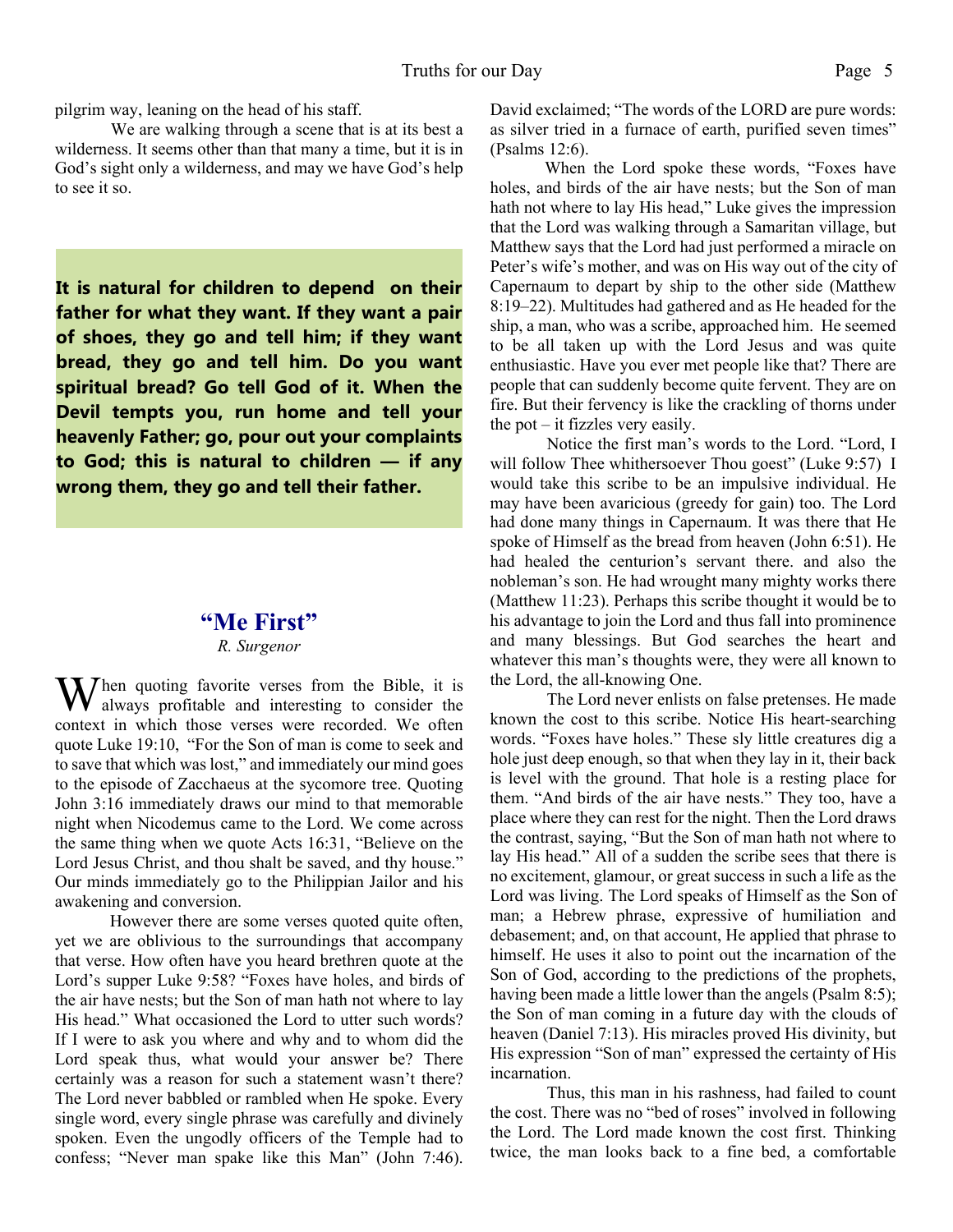home, and three good meals a day, and suddenly he disappears. No more is mentioned of him, or seen of him.

When preaching the gospel to the lost, it is a great mistake to paint a rosy picture, as if salvation will iron out all one's problems and give them a better materialistic life than they ever had before. Sinners need to be warned about their sin, but they also need to understand the cost of receiving Christ as their Lord. Paul exhorted the new-born saints "to continue in the faith, and that we must through much tribulation enter into the kingdom of God" (Acts 14:22). The words of the Lord Himself are very plain. "If any man come to Me, and hate not his father, and mother, and wife, and children, and brethren, and sisters, yea, and his own life also, he cannot be My disciple. (The meaning is, loving them more than Him, giving them a place above Him). And whosoever doth not bear his cross, (mainly the cross of reproach and suffering for His Name's sake) and come after Me, cannot be My disciple. For which of you, intending to build a tower, sitteth not down first, and counteth the cost, whether he have sufficient to finish it? Lest haply, after he hath laid the foundation, and is not able to finish it, all that behold it begin to mock him, Saying, This man began to build, and was not able to finish. Or what king, going to make war against another king, sitteth not down first, and consulteth whether he be able with ten thousand to meet him that cometh against him with twenty thousand? Or else, while the other is yet a great way off, he sendeth an ambassage, and desireth conditions of peace. So likewise, whosoever he be of you that forsaketh not all that he hath, he cannot be My disciple" (Luke 14:26–33). Sinners need to be warned to forsake all their sin. They should be told that receiving Christ will bring "crosses" into their lives. They must be made to consider, is it worth it? When this method is employed in the preaching of the gospel, very few false professors will be the result. When a person sensibly weighs up the consequences of being saved, only a deep conviction of sin will drive him to Christ for salvation. The faithful gospel preacher makes the facts very plain, and many of his audience, being made aware of the consequences of salvation, one by one drop by the wayside.

There have been men, who becoming concerned about their souls, have been told by their wives that if they profess to be saved they will divorce them. Irrregardless, they professed Christ, counting Him more worthy than their marriage. Years ago in New England a young Roman Catholic girl attended gospel tent meetings. She was aware of the consequences, and upon professing Christ as her Saviour, was immediately put out of her home by her angry father. She had counted the cost. Christ meant more to her than family ties and a comfortable home. There have been Islamic sinners, convicted of sin through the gospel, and who have received Christ, only to be slain with the sword by their own family. They counted the cost. Christ was more important to them than their own life. In a sense, salvation cost these people something. Their salvation was very precious to them. When that condition prevails, there follows implicit obedience to the claims of Christ. Today we are living in times of "easy profession." The sad result is that since the sinner was "easily saved," since he sacrificed practically nothing to make his profession, he consequently holds divine truths very lightly. Since his salvation cost him little, his appreciation is little. This is not always the case, but it is the general rule.

I realize that God has had times of "revival" where a tremendous work is wrought. Such events were more prominent in former days, but in our day it seems that we have entered the "day of small things," where a few here and a few there are saved in a gospel series. I know that all things are possible with God, but I am concerned when I hear excited reports of a great number of sinners "getting" saved during a gospel series. In the first place, it is improper to exclaim that "they GOT saved," for no one receiving such a report can be sure of that until they see the fruit of the Spirit manifesting itself in the professor. The old preachers used to say, "Time and the devil will tell." It is far more scriptural to say that they PROFESSED to be saved. Then months later, as you observe their lifestyle, you may be able to say that you believe they are saved, or you might have to say, I think that they missed it.

In our day, when a great number profess in a series, three questions enter my mind. **One** – was the preaching of such a nature as to simply stir the emotions? **Two** – was sin, judgment, hell fire, and the absolute need of repentance faithfully preached nightly? **Three** – was the audience informed of the cost in professing Christ, that there would be a cross to bear? In the presentation of the gospel, let us be more concerned in the **quality** of professions rather than in their **quantity**.

Now two more men come on the scene. I term them "ME FIRST" individuals. "And He said unto another, "Follow Me. But he said, Lord, suffer **me first** to go and bury my father. Jesus said unto him, Let the dead bury their dead: but go thou and preach the kingdom of God" (Luke 9:59-60).

Unlike the first man, instead of approaching the Lord, the Lord approached him with these words, "Follow Me." However, following the Lord was not the most important thing in this man's life. Family ties prevailed. His dear father was old, and the day of his death was perhaps near. So, when asked to follow the Lord, he replied, "Lord, suffer (allow) ME FIRST to go and bury my father." The fact was not that his father lay a corpse, for if that were the case Jewish custom would have him buried the same day of his death, before sundown. Oh no, that wasn't the case at all. What this man placed first was his old father. He thought it more important to stay at home until the day of his father's death, whether it be a week, a month, or even a few years.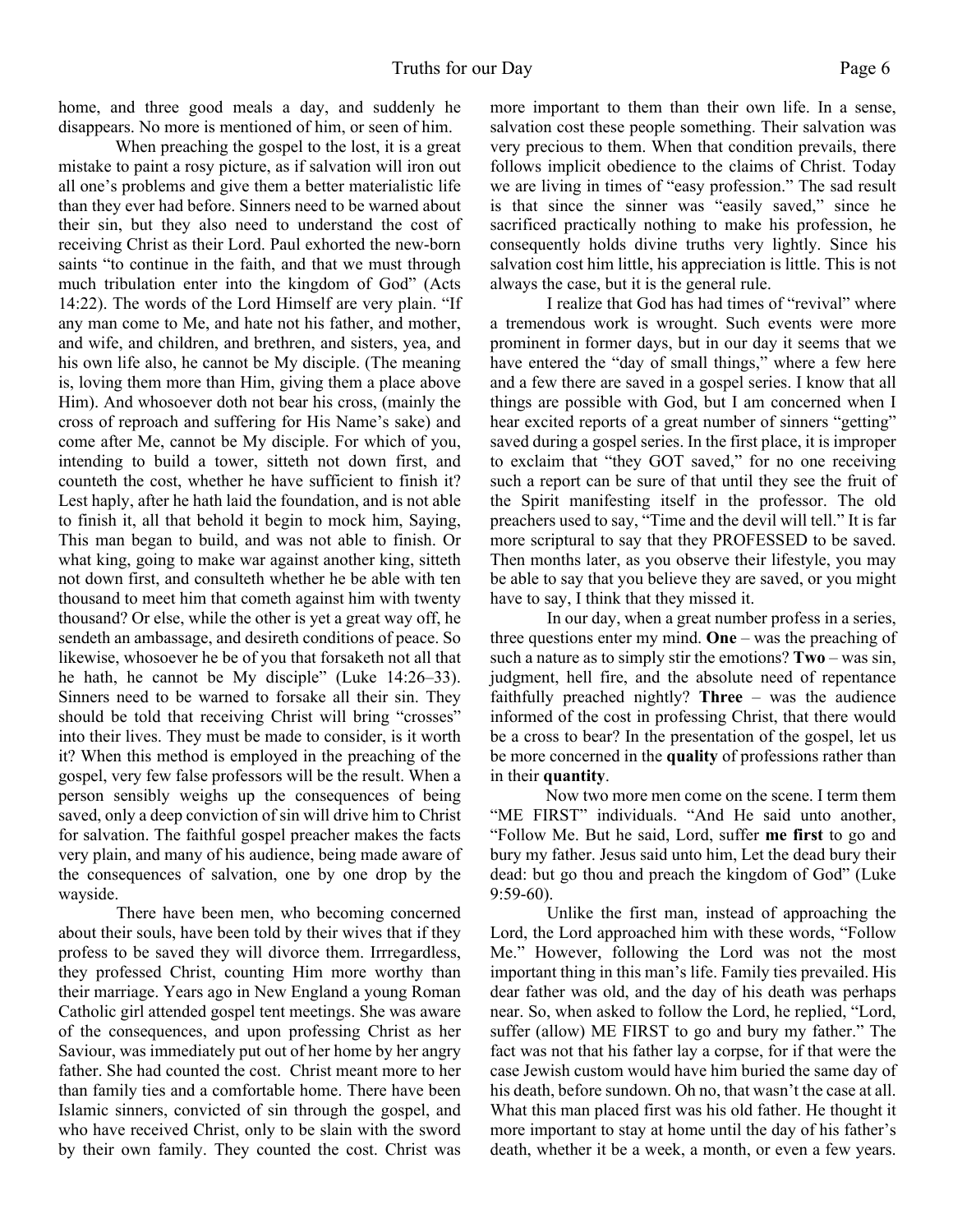He was not willing to set domestic ties aside, but he was willing to let family social duties to interfere with his duties to Christ. In contrast to this, at the call of God, Abram went out, leaving his country, kindred, and his father's house (Genesis 12:1). What a cost! "By faith Moses when he was come to years, refused to be called the son of Pharaoh's daughter; Choosing rather to suffer with the people of God, than to enjoy the pleasures of sin for a season" (Hebrews 11:24-25). That move on his part cost him worldly wealth and fame, but his eye of faith looked beyond all of that and thus he esteemed "the reproach of Christ greater riches than the treasures in Egypt: for he had respect unto the recompense of the reward" (vs. 26).

Let me ask you, do you put your family before the Lord? I know a sister who wanted to please the Lord in her dress, but her carnal husband insisted that she have that "young look." He insisted that she cut and fashion her hair, wear makeup, jewelry, and dress immodestly. One wonders if the man had divine life. She succumbed to his carnal demands, and put her husband first, above Christ her Lord. "Me first." How sad!

I remember having meetings at a certain place and one night a whole family, who had been attending, were missing. I thought perhaps that sickness had overcome them, so I inquired. The report was very saddening. It so happened that there was a program at their children's school in which they were involved. The parents forsook the meeting to see their children perform. In the first place, they were wrong in allowing their children to be involved in extracurricular school activities. They had placed their children above the Lord. "Me first." What kind of training is this for children? In reality they were being taught that the public school was more important than God's assembly. If God visits them later with salvation, what will their attitude be toward the assembly? How will they appreciate the importance of the gathering when they have been trained the very opposite? Scripture tells us, "Train up a child in the way he should go: and when he is old, he will not depart from it" (Proverbs 22:6). Perhaps parents that place Christ second in their family have another version that reads like this; "Train up a child in the way he **would** go: and when he is old, we hope that he will depart from it." (Proverbs 22:6 the Me First Version). Let us be careful to give our loved ones all the attention, love, and care possible, but never at the expense of placing our Lord in second place.

In the 1970's the Lord afforded me a most wonderful experience. There was a heavy burden on my heart to minister to God's assembly in Steubenville, Ohio. Plans were made for a series on the Tabernacle, which would take a few weeks. However, my dear father took sick in Florida and was to undergo an operation the very week I was to commence my meetings. I felt a responsibility to be with my father, a widower. I was torn between two opinions. The more I prayed about the situation the more I was burdened to go to Steubenville rather than to Tampa. My father contacted me and told me that if the Lord was laying the Steubenville assembly so heavily upon my heart that I had better go, and not come down to be with him. In fact, he even warned me about going against the will of God for the sake of a father.

Upon commencing the meetings, things began to happen immediately. It was almost unbelievable! The little assembly was stunned, for the hall was packed! That past summer I had been pioneering about 90 miles away in Fairmont West Virginia, and about 160 strangers were attending the tent meetings, which lasted for nine weeks. Some of those Fairmont people drove all the way to Steubenville to attend the Tabernacle meetings! Folks in the immediate neighborhood also helped to fill the hall. None of us believers had ever seen the like. God was working. There had been a very godly man in that assembly named Andrew Cousley. When he died, he mourned the fact that his son David was not saved. Now who do you think showed up to those ministry meetings? David Cousley! Not only that, there was a sister in the assembly who was married to an unsaved surgeon, who practiced in the Steubenville hospital. He had been hostile to the gospel, but would you believe it, he too showed up to those meetings. Let me tell you, those meetings were like the days of heaven upon earth (Deuteronomy 11:21). It wasn't hard to weave the gospel into the ministry, for the Tabernacle has many gospel applications. I think that you know what I am going to say next. Yes, both those men professed to be saved and lived to prove it afterward. They were never talked to, they were never even approached. No pressure was placed upon them. God saved them while the preaching was in progress. I believe that the doctor was in his 60's, and David Cousley was 72 or 74.

*(continued)*

*A Christian can never lose by humility or gain by pride. He conquers by yielding, gains by living, and overcomes by submitting; for then God takes his part, vindicates his honor, and brings forth his righteousness as the light.*

Remember that in every quarrel, the person who has been least to blame is generally the most ready to be reconciled; try your own heart by this rule.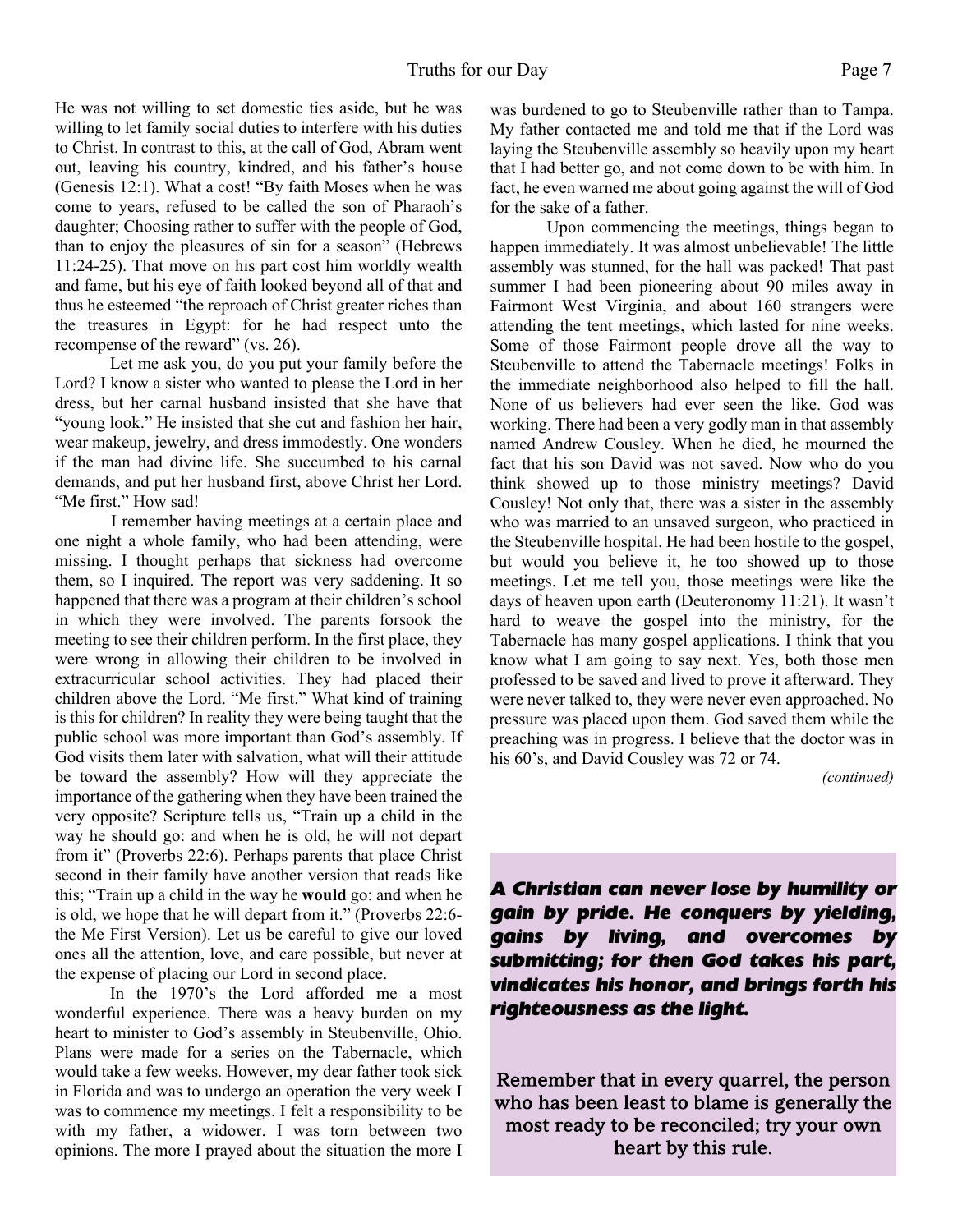**Though Christ can be grieved at a thousand things in us that no eye but His can see, yet none so easily pleased as He by our little endeavours of love.**

## **Christ; Answer to Legalism** *Joel Portman*

The news that Paul received from Galatia caused great consternation to the apostle. Those assemblies that he had seen established through the preaching of the gospel he news that Paul received from Galatia caused great consternation to the apostle. Those assemblies that he were being subverted from the truth by some who had come from Jerusalem, teaching the believers things contrary to the grace of God and rejecting Paul's apostolic authority. Recognizing the seriousness of teaching that perverted the gospel of the grace of God (1:7), and would take them away from the liberty that they had enjoyed in Christ (1:6, 5:1), he took up his pen to write this epistle to restore them to the position that they had once occupied when they first believed in the Lord Jesus and were saved. Paul's pathway was always dogged by those "Judaizers", or Legalists, who tried to ensnare believers once again in the bondage of legal requirements to keep the law, including circumcision, in order to be accepted by God or to maintain His favor. This early epistle was written to counteract this direct attack on the gospel of Christ, and to reestablish in their hearts the fact that they had received, by trusting Christ, the fullest possible blessing that one could have, namely salvation and sanctification through having received the Holy Spirit (3:2- 5). They were lacking nothing, and needed nothing more; and certainly law-keeping could not add anything to them, but rather, it would bring them into bondage and hinder their enjoyment of Christ as well as their spiritual growth (5:16- 18).

### **What is Legalism?**

Legalism falls into three normally accepted categories. The first is what was being taught to these believers in Galatia, namely, that they were required to submit to the Mosaic law and its ordinances in order to be saved. They were teaching that the law "was to be rigidly enforced on heathen converts, who were to be permitted only through the gate of virtual proselytism to enter into full communion with the church." (Eadie, "Commentary on Ephesians"). According to this view, legalism is the teaching that faith in Christ is not enough for salvation, but that one must add law-keeping in order to be saved. Paul addresses this immediately in this epistle, emphasizing that such teaching is worthy of divine judgment (1:7-9). Anything that adds to or requires anything more than Christ and faith in Him for salvation must be summarily rejected and condemned. Such teaching still prevails in our day, (including teaching that a person must be baptized in order to be saved). This virtually negates the sufficiency of the work of Christ, robs Him of His glory as Savior, and ruins the grand truth of the gospel of God's grace.

 Another variation on legalism is the teaching that a person must keep the law or observe certain religious ordinances in order to maintain salvation. This doesn't negate justification by faith per se, but it affects the perfect standing that a believer in Christ enjoys on that ground. It also is saying that sanctification, or spiritual growth and separation, can only be attained by observance of such rules or laws. Paul rejects that as well in ch. 5, as he emphasizes that it is not by law-keeping that one attains spiritual growth or expresses the fruit of the Spirit, but rather by walking in the Spirit (5:16), being led by His control (5:18), and living in His power (5:25).

 A subtle form of legalism can also creep in, when believers invent or employ rules (man-made or from the Bible) by which they judge others for what they do or fail to do. That is not to say that Christians should not be obedient to the teaching of the Word of God. We believe that the more exercised that a person is to know the will of God, the more clearly he or she will seek to express obedience to it in their lives. However, it is to say that we need to be careful to avoid a judgmental attitude or a critical spirit of other believers who may not conform to a standard that we might personally hold. This aspect, sadly, might be seen in any body of Christians, but such teaching as Romans 14 and other passages would forbid us acting in this manner. One may not be actually legalistic, but it is possible to have a legalistic attitude toward others.

### **Christ as the Answer**

In every epistle, the Holy Spirit presents Christ Jesus in a unique manner. This reflects the divine inspiration of Holy Scripture in that such presentations are directly related to the condition or problem that is being addressed in each one. The philosophical reasonings of men are not needed, nor the introduction of other opinions as the means of solving wrong conditions that might exist. It is the realization that Christ is given to supply every need that one has, whether in salvation, separation, supply, or spiritual growth, and that proper apprehension and appropriation of Him is essential. That is not to set aside the work of the Holy Spirit but to emphasize that it is a fresh and full apprehension of Christ that will cure the majority of wrongs among believers.

 Here, in Galatians, He is seen as the One who meets the challenges of legalism. Notice these direct refer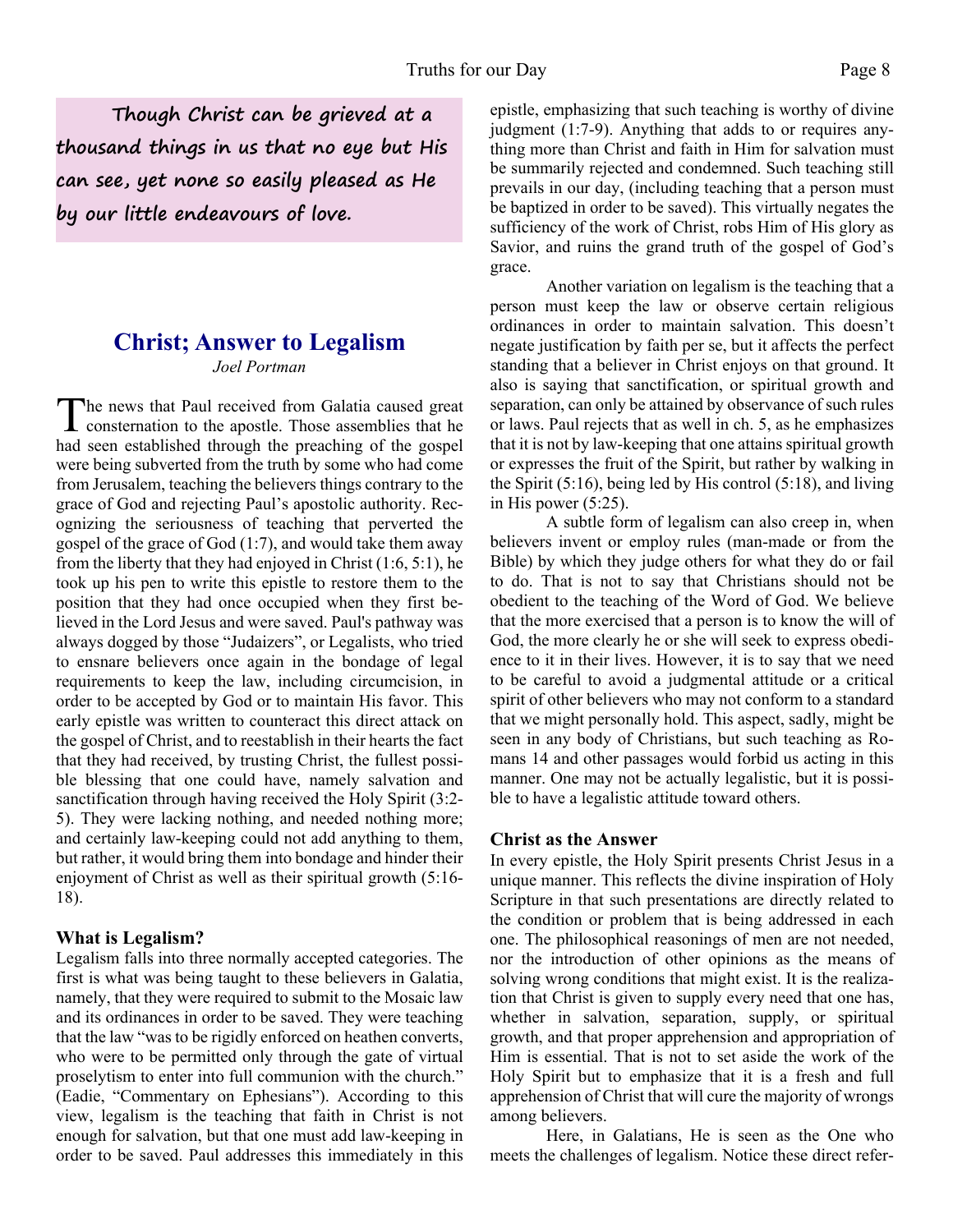ences to our blessed Lord and His work.

### **1. Delivered by Christ (1:4).**

There are three references to "world" in Galatians, using two different words. This passage speaks of our deliverance from the present evil "age". We learn that it is through His Personal Sacrifice ("Himself" in contrast to the sacrifices under the law) that a believer is delivered, or rescued, from his sins. That is something that was never accomplished by law; the law only made one more conscious of his sins, but never brought about deliverance from them. Then we learn that in that great sacrificial work, He has delivered (rescued) us out of this present evil age. In the context of the epistle, while "age" can refer to the entire environment of varying opinions and principles that operate among men, it seems that this is primarily with reference to the world age of religious ideas and attempts based on the legal principle (though it can be widened in its significance). So it was a Purposeful Sacrifice. A deliverance has been effected through His work that has removed us from sin's penalty and power and which has also accomplished the "will of our God and Father" (New Translation, Darby) to rescue us from identification and domination by the spirit of this age that attempts to placate and achieve righteousness apart from Christ alone. It was a Pleasing Sacrifice accomplished to fulfill God's will.

## **2. Identified with Christ (2:20).**

Paul, countering Peter's example in Antioch (2:11-14), reasserts the principle of justification by faith apart from works of law, and then follows by declaring that to teach law-keeping as necessary would be a return on his part to those things that he had been combating (2:18). He had died to the law and now lived unto God in Christ. This verse follows by giving the reason for that change. He declares that when Christ was crucified, it was under the law that was used to condemn Him, so that Paul was also crucified to the law with Christ. The life that he was now living since that moment was being lived by the faith of the Son of God, not by attempting to maintain the law's standards as before. So that he was now identified with Christ in that judicial death that he suffered and was now living with Christ, linked with Him in a new and different life upon a new basis altogether. At this point we learn that Paul saw that he was separated from the law through his identification with Christ in His death and resurrection; in 6:14, we find that he was separated in the same manner from the world and its attractions.

## **3. Redeemed by Christ (3:13).**

In Galatians 3:2-9, Paul reminds the Galatians that the blessing that God promised to Abraham and also in the Old Testament wasn't received by them on the grounds of the law, but through faith (v. 2), and all the resultant blessings that they enjoyed were theirs on the same ground. Then in v. 10, he reminds them that failure to obey the law perfectly only brought with it a curse and resulted in God's judgment. God's lasting principle is that "the just shall live by faith," not by the principle of outward conformity to laws. The two were mutually exclusive, and that is emphasized in this verse. The curse of a broken law that had not been kept was that which caused the suffering of Christ, as He interposed Himself between us and that judgment, receiving it in Himself so that we might be liberated from it. It is only through what He accomplished in the depths of His sorrow and suffering on the cross that the promised blessing could come to us (v. 14), and only on the ground of faith. For them to revert to a renewed attempt to keep the law would only result in their loss and constant failure to attain what God desired for them by His grace. Israel, under the law, never attained it, nor would any others, if they were attempting the same course. All was in Christ, as He suffered on our behalf to deliver us from that curse.

## **4. Received Sonship in Christ (4:4-5).**

Following the passage that details the purpose of the law (3:22-25) in its function as a child-guardian for the nation of Israel up to the time of the coming of Christ, we read that in the completion of those times in God's purpose, at last, God sent His Son. He entered perfect humanity ("born of a woman") and was subject to that same law as an Israelite. But it was not to permanently continue under that condition, but it was rather to purchase and deliver those who were under that law. His was a perfect humanity and He sinlessly kept the law in a way that other men never had, and then suffering under it on the cross, He paid the full price to ransom and deliver those who were in that state. His was a perfect work to deliver, but more than that, the purpose was to bring believers, who were in a state of infancy and childhood under the law (4:1-3), to the point of son-placing. Now they are true sons, acknowledged by God as such and receiving all the privileges of sonship, with the evidence being that the Spirit of His Son is in our hearts and thus causes a positive response to our heavenly Father.

## **5. Separated to Christ by the Cross (6:14).**

Paul concludes this stern epistle of warning by reminding them of the folly of following those who only desired to boast in the numbers of those that had been won to their persuasion (6:12-13). It wasn't for the spiritual good or blessing of the believers that these men were thus engaged. It was rather for the purpose of gaining followers and diminishing the stature and authority of the apostle Paul. On the other hand, Paul could say that his only source of glory or boasting was in the cross of our Lord Jesus Christ. That term embraces the entirety of the work on the cross by which believers are liberated from sin's power and from the law's dominion. It also implies that through that act, a believer is brought under the authority of the "Lord Jesus